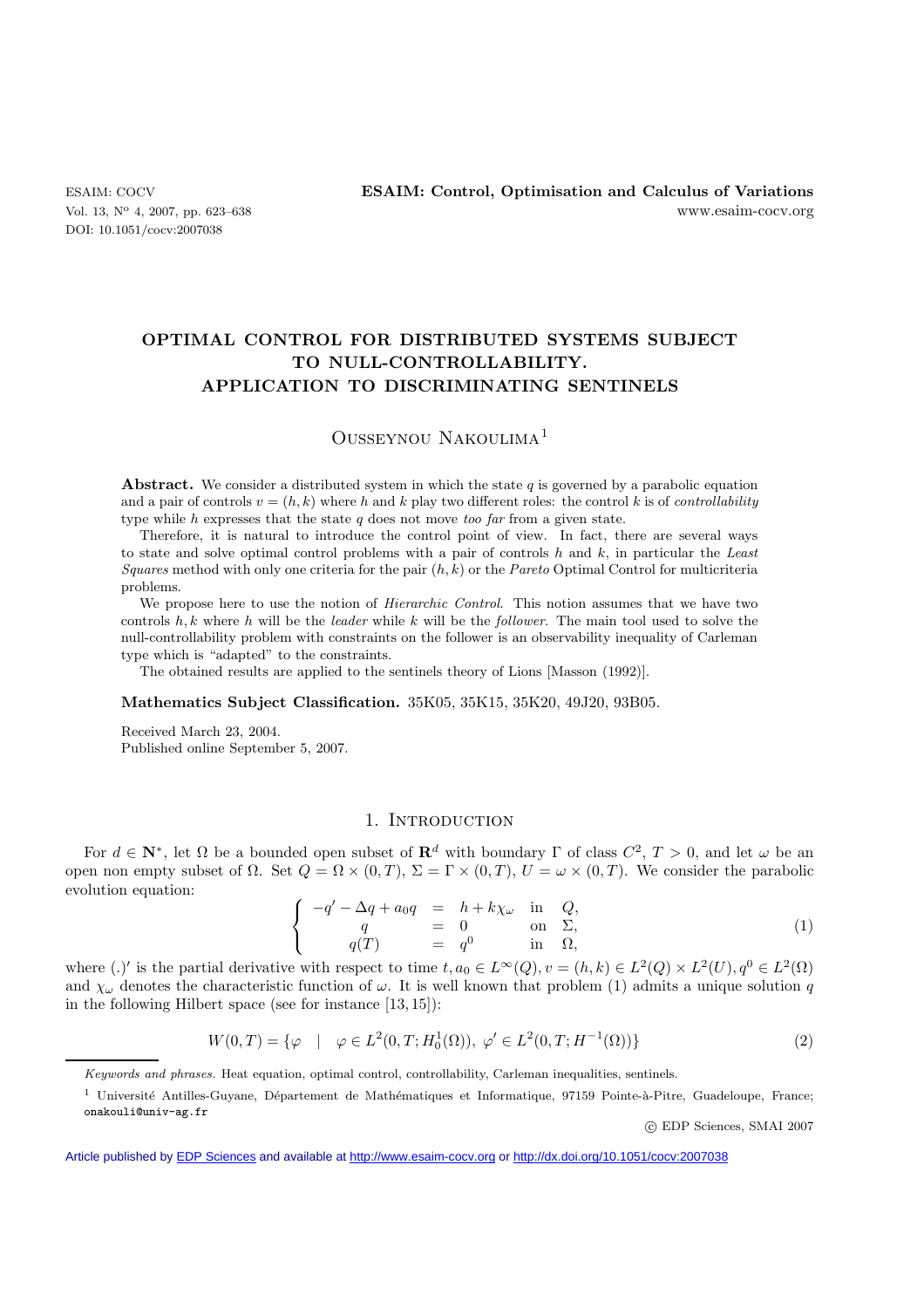endowed with the natural norm

$$
\|\varphi\|_{W(0,T)} = \left\{ \|\varphi\|_{L^2(0,T;H^1_0(\Omega))}^2 + \|\varphi'\|_{L^2(0,T;H^{-1}(\Omega))}^2 \right\}^{\frac{1}{2}}.
$$

**Remark 1.** System (1) is a backward parabolic problem. It appears under this form in the sentinels theory of Lions as the associated adjoint state. *(cf.* [14], p. 22. See also below in Sect. 5).

We will use the notation

$$
q = q(x, t; v)
$$

to mean that the solution q of (1) depends of the control pair  $v = (h, k)$  which plays a particular role. Roughly speaking, we would like to choose  $v = (h, k)$  in order to achieve *two objectives*. The first one is formulated as follows: let h be a given function in  $L^2(Q)$  and

$$
\mathcal{K} \text{ a real closed vector subspace of } L^2(U). \tag{3}
$$

Denoting by  $\mathcal{K}^{\perp}$  the orthogonal subspace of K in  $L^2(U)$  we look for a control variable  $k \in L^2(U)$  so that

$$
k \in \mathcal{K}^{\perp},\tag{4}
$$

and such that if  $q = q(x, t; v)$  is the unique solution of (1), then

$$
q(.,0;v) = 0 \quad \text{in} \quad \Omega. \tag{5}
$$

The role of k is to guarantee the null-controllability property  $(5)$  in the presence of the forcing term h and under the restriction (4).

**Remark 2.** The null-controllability problem (1), (4) and (5) is by now well understood in the case  $\mathcal{K} = \{0\}$ . It has been studied by several authors using different methods. We refer to Russell [17], Lebeau and Robbiano [12], Fursikov and Imanuvilov [10]. We also refer to Barbu [1], Doubova *et al.* [5], Fabre *et al.* [6], Fernández-Cara [7], Fernández-Cara and Guerrero [8], Zuazua [18, 20], and their bibliography for other related controllability problems.

The null-controllability problem (1), (4) and (5) in the case  $\mathcal{K} \neq \{0\}$  has been studied by the author in [16] when  $K$  is of finite dimension. In this case, some compatibility conditions are requiered for controllability to hold. We shall return to this matter latter on.

In addition to the null-controllability property (5) subject to the constraint (4), the second goal is to choose the forcing term  $h$  such that  $(4)$  and  $(5)$  are satisfied and that, also,

$$
q(.,.;v)
$$
 is not too far from  $z_d$ ,

where  $z_d$  is given in  $Q$ .

In order to make these objectives more precise, we introduce a suitable non-negative weight function  $\theta$  which will be defined below and consider the space

$$
L^2_{\theta}(Q) = \left\{ h \mid h \in L^2(Q), \quad \theta h \in L^2(Q) \right\},\
$$

a Hilbert space for the scalar product and norm

$$
(h,\ell)_{\theta} = \int_{Q} \theta^{2} h\ell \,dx \,dt, \quad \|h\|_{\theta} = \|\theta h\|_{L^{2}(Q)}.
$$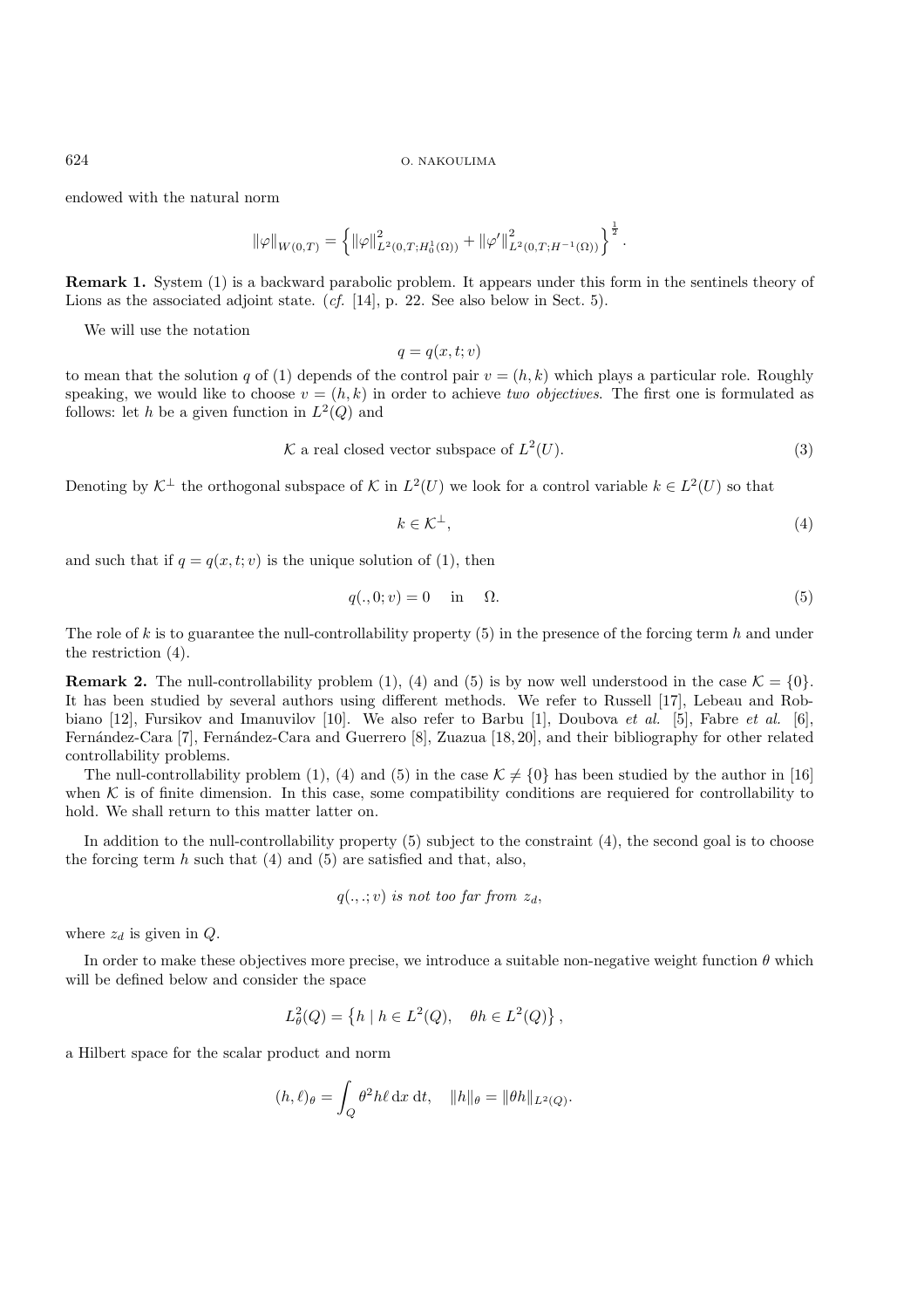For  $h \in L^2_{\theta}(Q)$ , we will see that there exist several controls k such that  $(1)$ ,  $(4)$  and  $(5)$  are satisfied. Therefore, we need to add some criteria to select k. More precisely, for each h, we can consider  $\hat{k}_{\theta}(h)$  as being the control k of minimal norm. Thus, we can define a mapping

$$
\hat{k}_{\theta}: h \mapsto \hat{k}_{\theta}(h)
$$

from  $L^2_{\theta}(Q)$  into  $L^2(U)$  such that  $\hat{k}_{\theta}(h)$  satisfies (1), (4) and (5). Then, we define

$$
\hat{q}_{\theta}(h) = q(.,.;(h,\hat{k}_{\theta}(h))),
$$

and introduce the *weighted* cost function  $J_{\theta}$  defined as follows: for any control  $h \in L^2_{\theta}(Q)$ ,

$$
J_{\theta}(h) = \frac{\alpha}{2} ||\hat{q}_{\theta}(h) - z_d||_{L^2(Q)}^2 + \frac{\beta}{2} ||\hat{k}_{\theta}(h) - k_d||_{L^2(U)}^2 + \frac{N}{2} ||h||_{\theta}^2
$$
\n(6)

where  $z_d \in L^2(Q)$ ,  $k_d \in L^2(U)$ ,  $\alpha, \beta \ge 0$  and  $N > 0$  are given.

Let us now consider the set of admissible controls

$$
\mathcal{U}_{ad} = \text{ non empty closed convex subset of } L^2_{\theta}(Q). \tag{7}
$$

Then, the second objective, briefly presented above, is achieved and made precise through the minimization problem

$$
\min J_{\theta}(h), \quad h \in \mathcal{U}_{ad}.\tag{8}
$$

If the minimum exists, we say that h is the *optimal leader*, k is the *optimal follower* and q is the *optimal state* of the system.

The optimal control problem (8) is not standard because of the restriction (4), but also and mainly because of (5). The problem (8) has been studied by Dorville [3], and by Dorville *et al.* in [4] in the case  $\mathcal{K} = \{0\}$ . This article seems to be the first one dealing with the case  $\mathcal{K} \neq \{0\}$ .

The paper is organized as follows: Section 2 is devoted to define the optimal follower. The main tool is a constraint-adapted observability inequality given by Lemma 1. In Section 3, we consider the optimal control problem defined by (8), and prove the existence of a unique optimal control (Th. 2) and we give the optimality system for the optimal control (Th. 3). In Section 5, we give an application of the above results to the sentinels theory of Lions as revisited in [16].

## 2. Preliminaries

#### 2.1. **Classical Carleman's inequality**

It is now well known that the null controllability analysis of parabolic equations is equivalent to the *observability inequality* of the associated adjoint state which is obtained by appropriate Carleman estimates. The main contributions in this area are due to Imanuvilov, who developed the use of Carleman estimates in the context of null controllability [11].

In order to state Carleman's inequality, we introduce now some objects and notations. Choose first some auxiliary function  $\psi \in C^2(\overline{\Omega})$  which satisfies the following conditions:

$$
\psi(x) > 0 \quad \forall x \in \Omega, \quad \psi(x) = 0 \quad \forall x \in \Gamma, \quad |\nabla \psi(x)| \neq 0 \quad \forall x \in \overline{\Omega - \omega},
$$

Such a function  $\psi$  exists according to Fursikov and Imanuvilov [10].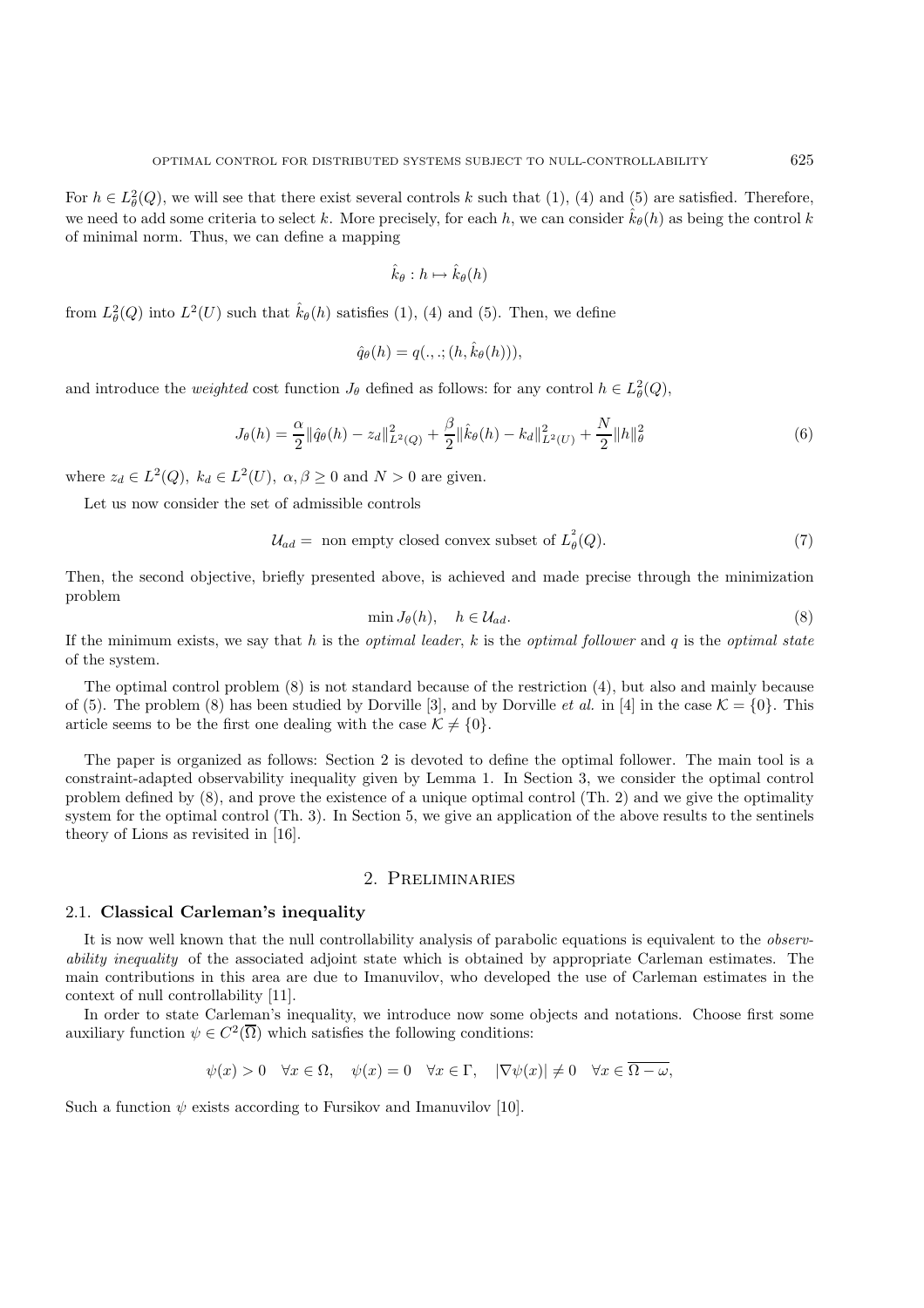For any positive parameter  $\lambda$  define then the following weight functions

$$
\varphi(x,t) = \frac{e^{\lambda \psi(x)}}{t(T-t)}, \qquad \eta(x,t) = \frac{e^{2\lambda \|\psi\|_{\infty}} - e^{\lambda \psi(x)}}{t(T-t)},
$$

and adopt the following notations

$$
\begin{cases}\nL_0 = \frac{\partial}{\partial t} - \Delta, \\
L = \frac{\partial}{\partial t} - \Delta + a_0 I, \\
\mathcal{V} = \left\{ \rho \in C^\infty(\overline{Q}), \ \rho = 0 \text{ on } \Sigma \right\}\n\end{cases}
$$
\n(9)

where  $a_0 \in L^{\infty}(Q)$ . Now the inequality can be formulated as follows. There exist three constants  $\lambda_0 =$  $\lambda_0(\Omega,\omega) > 1$ ,  $s_0 = s_0(\Omega,\omega,T) > 1$  and  $C = C(\Omega,\omega) > 0$  such that for any  $\lambda \geq \lambda_0$ , any  $s \geq s_0$  and for any  $\rho \in \mathcal{V}$ the following inequality holds:

$$
\int_{Q} \frac{e^{-2s\eta}}{s\varphi} \left( \left| \rho' \right|^2 + \left| \Delta \rho \right|^2 \right) dx dt + \int_{Q} s\lambda^2 \varphi e^{-2s\eta} \left| \nabla \rho \right|^2 dx dt + \int_{Q} s^3 \lambda^4 \varphi^3 e^{-2s\eta} \left| \rho \right|^2 dx dt
$$
  

$$
\leq C \left( \int_{Q} e^{-2s\eta} \left| L_0 \right|^2 dx dt + \int_{U} s^3 \lambda^4 \varphi^3 e^{-2s\eta} \left| \rho \right|^2 dx dt \right). \quad (10)
$$

The above inequality is referred to as the global Carleman inequality (see [10] and [11]). As  $L_0 = L - a_0 I$ , then from the previous inequality  $(10)$  we deduce another inequality for the operator  $L$  by direct substitution in (10). We conclude the existence of three constants  $\lambda_1 = \lambda_1(\Omega, \omega, a_0) > 1$ ,  $s_1 = s_1(\Omega, \omega, T, a_0) > 1$  and  $C = C(\Omega, \omega) > 0$  such that for any  $\lambda \geq \lambda_1$ , any  $s \geq s_1$  and for any  $\rho \in \mathcal{V}$  the next inequality holds:

$$
\int_{Q} \frac{e^{-2s\eta}}{s\varphi} \left( \left| \rho' \right|^2 + \left| \Delta \rho \right|^2 \right) dx dt + \int_{Q} s\lambda^2 \varphi e^{-2s\eta} \left| \nabla \rho \right|^2 dx dt + \int_{Q} s^3 \lambda^4 \varphi^3 e^{-2s\eta} \left| \rho \right|^2 dx dt
$$
  

$$
\leq C \left( \int_{Q} e^{-2s\eta} \left| L\rho \right|^2 dx dt + \int_{U} s^3 \lambda^4 \varphi^3 e^{-2s\eta} \left| \rho \right|^2 dx dt \right). \quad (11)
$$

Since  $\varphi$  does not vanish, we may set

$$
\theta = \frac{e^{s\eta}}{\varphi\sqrt{\varphi}}
$$
 so  $\frac{1}{\theta} = \varphi\sqrt{\varphi} e^{-s\eta}$ .

Then  $\theta \in C^2(Q)$  and  $1/\theta$  is bounded. By substitution in (10) the following inequality holds

$$
\int_{Q} \frac{1}{\theta^2} |\rho|^2 dx dt \le C \left( \int_{Q} \frac{1}{\theta^2 \varphi^3 s^3 \lambda^4} |L\rho|^2 dx dt + \int_{U} \frac{1}{\theta^2} |\rho|^2 dx dt \right).
$$

As a consequence of the boundeness of  $1/\theta$  and  $1/\varphi^3 s^3 \lambda^4$ , the following inequality holds too:

$$
\int_{Q} \frac{1}{\theta^2} |\rho|^2 dx dt \le C \left( \int_{Q} |L\rho|^2 dx dt + \int_{U} |\rho|^2 dx dt \right).
$$
\n(12)

All these results are by now well understood. We refer, for instance, to Fernández-Cara and Zuazua [9].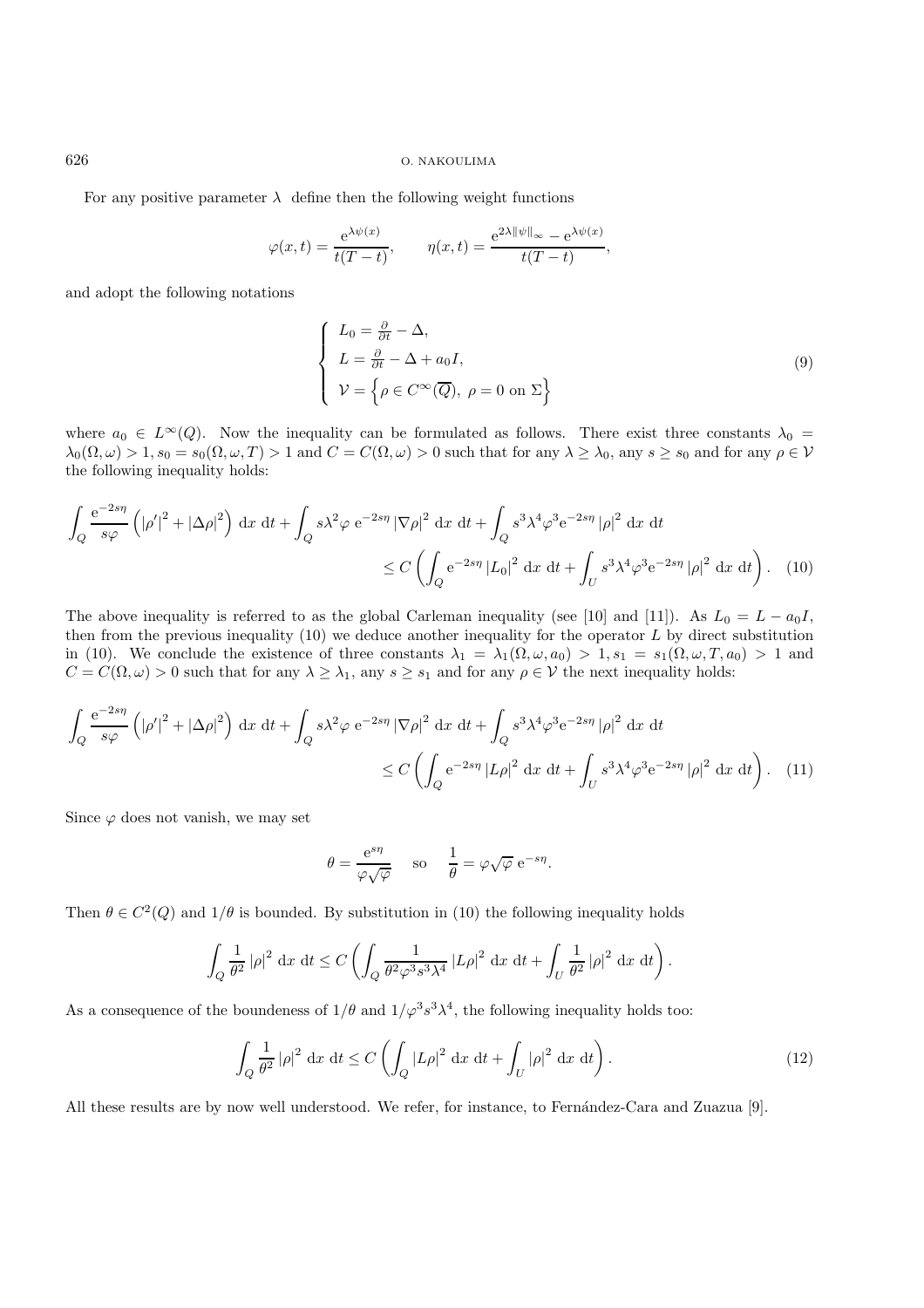### 2.2. **Carleman's inequality adapted to linear constraints**

We are now concerned with a new observability inequality needed to address the problem that motivates this article. Indeed, for the null controllability problem with constraints, we need another observability inequality with partial measurements. More precisely, in order to deal with the constraint (4) we have to derive a more precise observability inequality adapted to the subspace  $\mathcal K$  in (3). Assume that

$$
\mathcal{K} \text{ is finite dimensional},\tag{13}
$$

and

any function 
$$
k \in \mathcal{K}
$$
 such that  $Lk = 0$  in U is identically zero in U. (14)

Denote by

$$
P = \text{ the orthogonal projection operator from } L^2(U) \text{ onto } \mathcal{K} \tag{15}
$$

and for  $\rho \in L^2(Q)$ 

$$
P\rho = \text{ the orthogonal projection of } \rho \chi_{\omega}. \tag{16}
$$

The following lemma is the key ingredient for our results.

**Lemma 1.** *Assume that* (13) *and* (14) *hold. Then there exists a positive constant*  $C = C(\Omega, \omega)$  *such that for any*  $\rho \in \mathcal{V}$ *:* 

$$
\int_{Q} \frac{1}{\theta^2} |\rho|^2 dx dt \le C \left( \int_{Q} |L\rho|^2 dx dt + \int_{U} |\rho - P\rho|^2 dx dt \right).
$$
\n(17)

**Remark 3.** The assumption (14) has been already introduced by Lions in [14], p. 33. Here is some case where this assumption is satisfied. As an example, consider the case in which each  $m_i$  has its support in domains such as  $\omega_i \times (0,T)$  with  $\omega_i \subset \omega$  and  $\omega_i \cap \omega_j = \emptyset$  for  $i \neq j$ . Assuming that  $Lm_i \neq 0$ , then if  $k \in \mathcal{K}$  and  $Lk = 0$  in  $\omega \times (0,T)$  we have  $k = 0$  in  $\omega \times (0,T)$ , and the assumption (14) is satisfied.

*Proof of Lemma* 1. The proof uses a well known compactness-uniqueness argument. Indeed, suppose that (17) does not hold. Then

$$
\begin{cases} \forall n \in N^*, \exists \rho_n \in \mathcal{V}, \int_Q \frac{1}{\theta^2} |\rho_n|^2 \, \mathrm{d}x \, \mathrm{d}t = 1, \\ \int_Q |L\rho_n|^2 \, \mathrm{d}x \, \mathrm{d}t \le \frac{1}{n} \text{ and } \int_U |\rho_n - P\rho_n|^2 \, \mathrm{d}x \, \mathrm{d}t \le \frac{1}{n}. \end{cases} \tag{18}
$$

The proof consists in showing that (18) yields a contradiction. We do it in four steps.

(1) We have

$$
\int_U \frac{1}{\theta^2} |P\rho_n|^2 \, \mathrm{d}x \, \mathrm{d}t \le \int_U \frac{1}{\theta^2} |\rho_n|^2 \, \mathrm{d}x \, \mathrm{d}t + \int_U \frac{1}{\theta^2} |\rho_n - P\rho_n|^2 \, \mathrm{d}x \, \mathrm{d}t.
$$

Since  $1/\theta^2$  is bounded, it follows from (18),

$$
\int_{U} \frac{1}{\theta^2} |P\rho_n|^2 \, \mathrm{d}x \, \mathrm{d}t \le C. \tag{19}
$$

Since  $P \rho_n \in \mathcal{K}$  and  $\mathcal{K}$  is finite dimensional,  $P \rho_n$  (and so  $\rho_n$ ) is bounded in  $L^2(U)$ .

(2) We can extract a subsequence, still denoted  $(\rho_n)_n$ , such that on the one hand

$$
\rho_n \rightharpoonup g \text{ weakly in } L^2(U),\tag{20}
$$

and on the other hand:

$$
\rho_n - P\rho_n \to 0 \text{ strongly in } L^2(U). \tag{21}
$$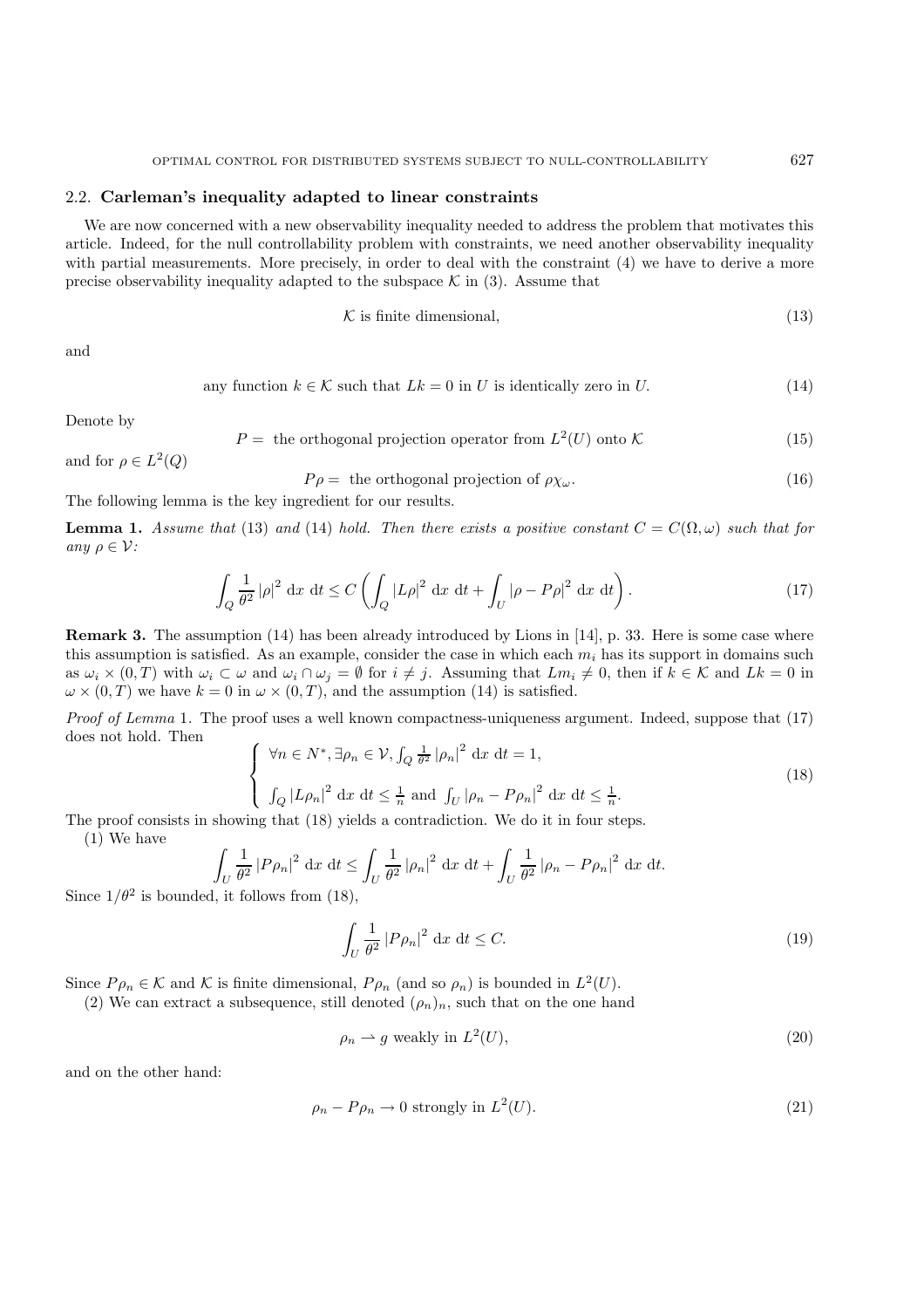Next, we deduce from the compactness of P (because K is of finite dimension) that there exists  $\sigma \in \mathcal{K}$  such that

$$
P\rho_n \to \sigma \text{ strongly in } L^2(U). \tag{22}
$$

We deduce from (21) and (22) that  $\rho_n \to g = \sigma$  strongly in  $L^2(U)$ . Thanks to the continuity of P, we have  $P \rho_n \to P g$  strongly in  $L^2(U)$ . Therefore,  $P g = g$  and  $g \in \mathcal{K}$ .

(3) In fact, we have  $g = 0$ . Indeed, from (18), we also have  $L\rho_n \to 0$  strongly in  $L^2(Q)$ . Thus  $L\rho_n \to 0$ strongly in  $L^2(U)$ . We deduce that  $L\rho_n \rightharpoonup 0$  weakly in  $\mathcal{D}'(U)$  and so  $Lg = 0$ . The assumption (14) implies  $g = 0$  on U. Finally,  $\rho_n \to 0$  strongly in  $L^2(U)$ .

(4) Since  $\rho_n \in \mathcal{V}$ , it follows from the observability inequality (12) that

$$
\int_{Q} \frac{1}{\theta^2} |\rho_n|^2 dx dt \le C \left( \int_{Q} |L\rho_n|^2 dx dt + \int_{U} |\rho_n|^2 dx dt \right).
$$

Then, from the conclusions in the third step, we deduce that  $\int_{Q} \frac{1}{\theta^2} |\rho_n|^2 dx dt \to 0$  when  $n \to +\infty$ . The contradiction occurs thanks to the first condition in (18), where  $\int_{Q} \frac{1}{\theta^2} |\rho_n|^2 dx dt = 1$ . The proof of (17) is  $\Box$ complete.

**Corollary 1.** *Assume that* (13) *and* (14) *hold. Then there exists a positive constant*  $C = C(\Omega, \omega, a_0, T)$  *such that for any*  $\rho \in \mathcal{V}$ :

$$
\int_{\Omega} |\rho(T)|^2 \, \mathrm{d}x + \int_{Q} \frac{1}{\theta^2} |\rho|^2 \, \mathrm{d}x \, \mathrm{d}t \le C \left( \int_{Q} |L\rho|^2 \, \mathrm{d}x \, \mathrm{d}t + \int_{U} |\rho - P\rho|^2 \, \mathrm{d}x \, \mathrm{d}t \right). \tag{23}
$$

*Proof.* The proof of Corollary results from three arguments: the  $C^2$  regularity of  $\theta$  on  $Q$ , the adapted observability inequality  $(17)$  and classical properties of the heat equation. Here and in the sequel C denotes a generic positive constant that changes from line to line but that it is independent of the solution.

Since the function  $\theta$  is bounded on Q, we deduce from (17) that on an interval  $(T/4, 3T/4)$ , we have

$$
\int_{T/4}^{3T/4} \int_{\Omega} |\rho|^2 \, \mathrm{d}x \, \mathrm{d}t \le C \left( \int_{Q} |L\rho|^2 \, \mathrm{d}x \, \mathrm{d}t + \int_{U} |\rho - P\rho|^2 \, \mathrm{d}x \, \mathrm{d}t \right) \quad \forall \rho \in \mathcal{V}.
$$

Let now  $\beta$  be a function satisfying

$$
\beta \in \mathcal{C}^{\infty}([0,T]), \quad 0 \le \beta \le 1, \quad \beta = 0 \text{ on } \left[0, \frac{T}{4}\right], \quad \beta = 1 \text{ on } \left[\frac{3T}{4}, T\right].
$$

Set  $\zeta(x,t) = \beta(t)e^{rt}\rho(x,t)$  where  $\rho \in \mathcal{V}$  and  $r \in R^*$ . Then on the one hand we have  $\zeta(T) = e^{rT}\rho(T), \zeta(0) = 0$ and on the other hand

$$
\frac{\partial \zeta}{\partial t} - \Delta \zeta + (a_0 - r)\zeta = \beta e^{rt} \left( \frac{\partial \rho}{\partial t} - \Delta \rho + a_0 \rho \right) + \beta' e^{rt} \rho \qquad \text{in } Q.
$$
 (25)

With this, we multiply the equation (25) by  $\zeta$ . It follows from the inequality  $2ab \le a^2 + b^2$  that for every  $\mu > 0$ 

$$
\int_{\Omega} |\zeta(T)|^2 dx + \int_0^T \int_{\Omega} |\nabla \zeta|^2 dx dt + \int_0^T \int_{\Omega} (a_0 - r) |\zeta|^2 dx dt \leq \frac{\mu}{2} \int_0^T \int_{\Omega} e^{2rt} |\beta L \rho|^2 dx dt + \frac{1}{2\mu} \int_0^T \int_{\Omega} |\zeta|^2 dx dt + \int_0^T \int_{\Omega} \beta' \beta e^{rt} |\rho|^2 dx dt.
$$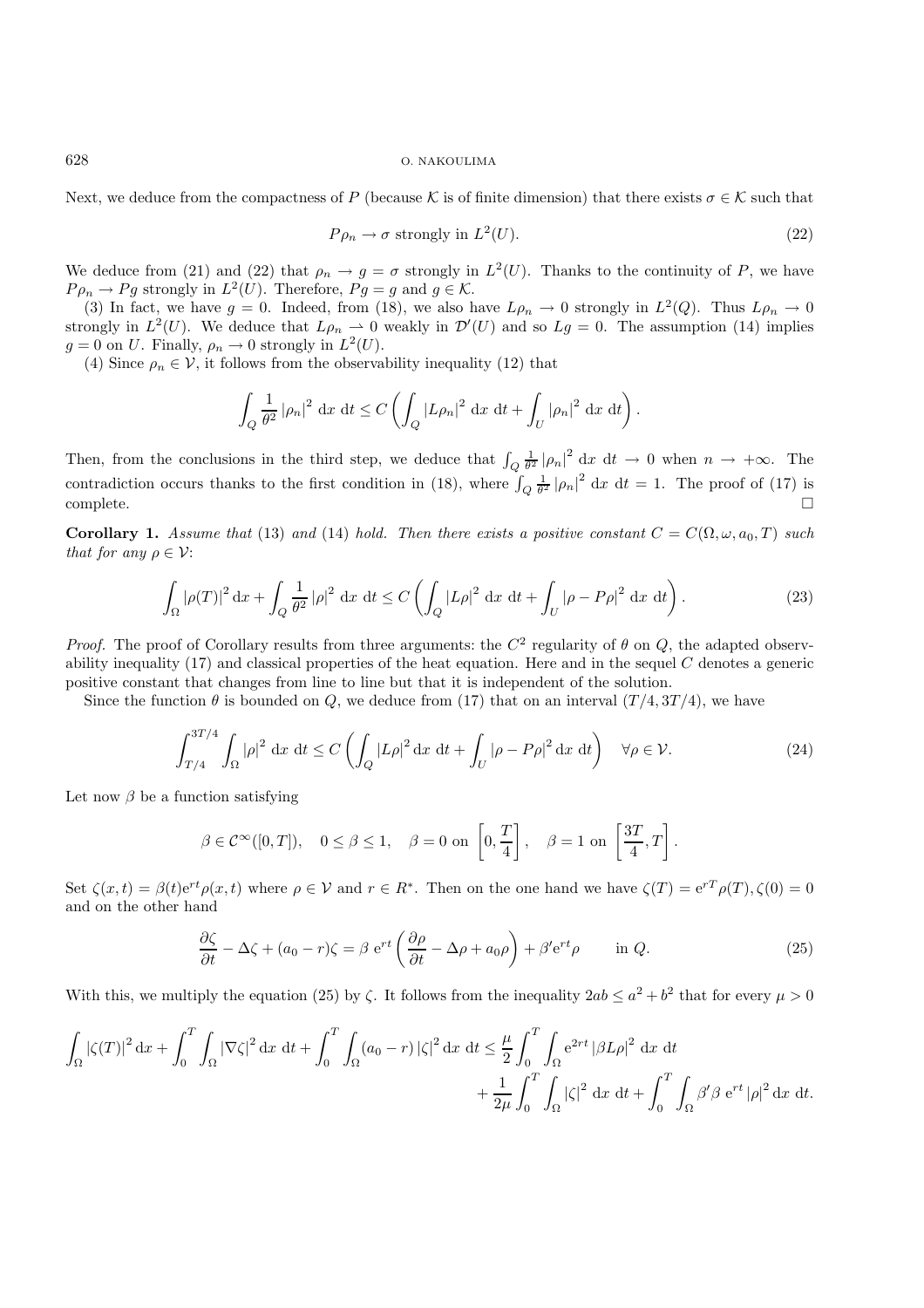From the properties of  $\beta$  and the Poincaré's inequality and for a choice of  $r < |a_0|_{L^{\infty}(Q)}$ , we have then

$$
\int_{\Omega} |\zeta(T)|^2 dx + \left(1 - \frac{C}{2\mu}\right) \int_0^T \int_{\Omega} |\nabla \zeta|^2 dx dt \leq \frac{\mu}{2} \int_0^T \int_{\Omega} |L\rho|^2 dx dt + C \int_{T/4}^{3T/4} \int_{\Omega} |\rho|^2 dx dt.
$$

Finally, as  $\zeta(T) = e^{rT} \rho(T)$ , we deduce from (24) that for all  $\rho \in V$  the inequality (23) holds, for a choice of  $\mu > C/2.$ 

## 3. Optimal control for the follower

## 3.1. **Existence of the optimal control**

Consider now the following symmetric bilinear form

$$
a(\rho, \hat{\rho}) = \int_{Q} L\rho L\hat{\rho} \,dx \,dt + \int_{U} (\rho - P\rho)(\hat{\rho} - P\hat{\rho}) \,dx \,dt.
$$
 (26)

Thanks to Lemma 1, this bilinear form is a scalar product on  $\mathcal V$ . Let V be the Hilbert space obtained upon taking the closure of  $V$  under the norm:

$$
\rho \mapsto \|\rho\|_{V} = \sqrt{a(\rho, \rho)}.\tag{27}
$$

Remark that the norm  $\|.\|_V$  is related to the right hand side of the inequality (17). Similarly, the left hand side of (17) leads to the norm

$$
\|\rho\|_{\theta} = \left(\int_Q \frac{1}{\theta^2} |\rho|^2 \, \mathrm{d}x \, \mathrm{d}t\right)^{\frac{1}{2}}.
$$

The completion of V is the weighted Hilbert space usually denoted by  $L_{1/\theta}^2$ .

The inequality (17) shows that

$$
\|\rho\|_{\theta} \le C \|\rho\|_{V} \,. \tag{28}
$$

This inequality extends to  $\rho \in V$ . This shows that V is continuously imbedded in  $L^2_{1/\theta}$ .

Let us now consider  $h \in L^2_{\theta}(Q)$ , *i.e.*:

$$
h \in L^2(Q) \quad \text{and} \quad \theta h \in L^2(Q). \tag{29}
$$

From this assumption and thanks to (67) and the Cauchy-Schwarz inequality, we deduce that the linear form defined on V by

$$
\rho \to \int_Q h \rho \, dx \, dt + \int_{\Omega} q^0 \rho(T) \, dx
$$

is continuous. By the Lax-Milgram theorem, for any  $h \in L^2_{\theta}(Q)$  and for any  $q^0 \in L^2(\Omega)$ , there exits one and only one solution  $\rho_{\theta}$  of the variational problem:

$$
\rho_{\theta} \in V, \quad \forall \rho \in V, \quad a(\rho_{\theta}, \rho) = \int_{Q} h\rho \, dx \, dt + \int_{\Omega} q^{0} \rho(T) \, dx. \tag{30}
$$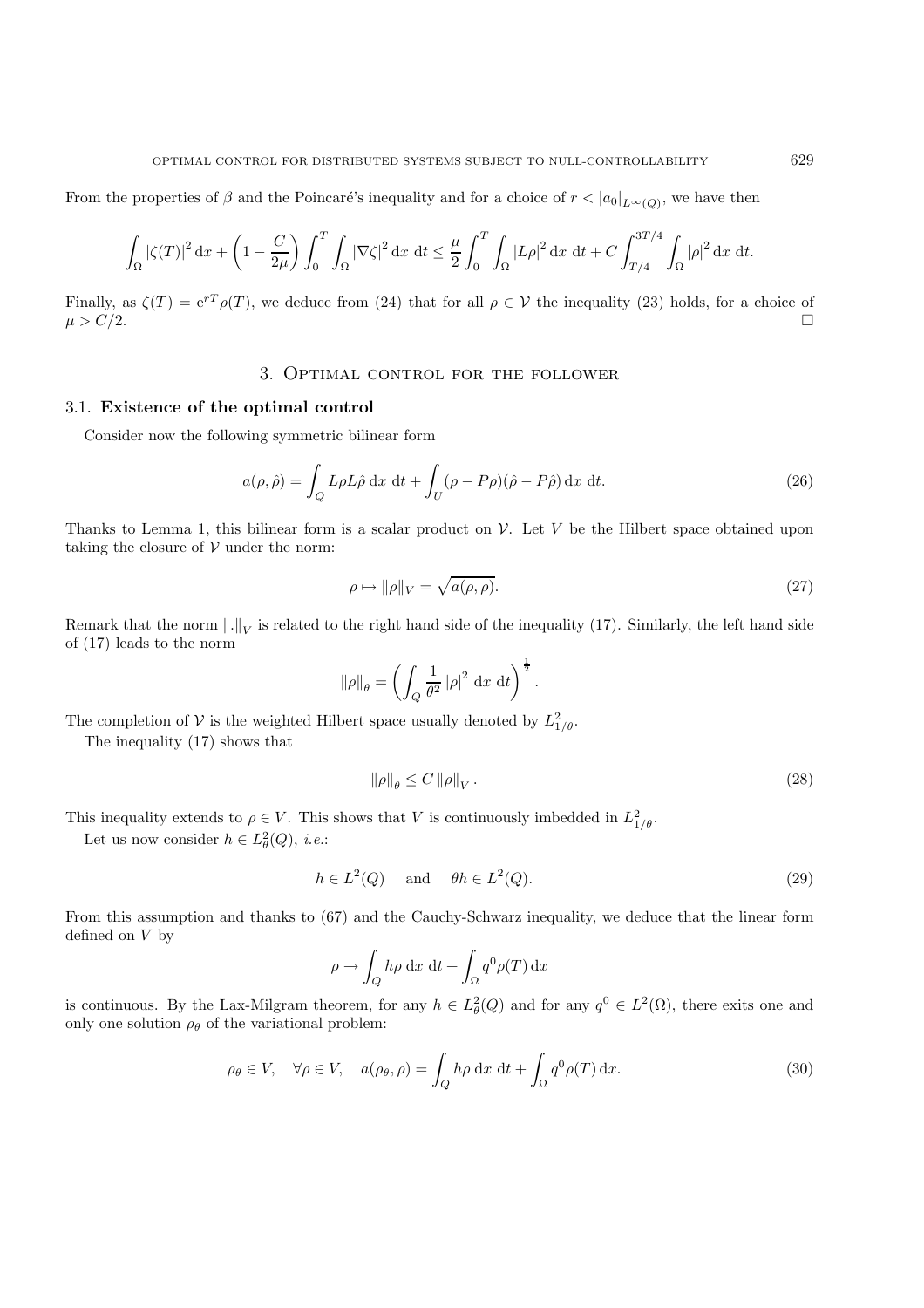**Theorem 1.** *Assume that* (13) *and* (14) *hold. Let*  $\rho_{\theta}$  *be the unique solution of* (30) *and*  $P_{\rho_{\theta}}$  *be the projection of*  $\rho_{\theta} \chi_{\omega}$ *. Set* 

$$
k_{\theta} = -(\rho_{\theta} \chi_{\omega} - P \rho_{\theta}) \tag{31}
$$

*and*

$$
q_{\theta} = L\rho_{\theta}.\tag{32}
$$

*Then, the pair*  $(k_{\theta}, q_{\theta})$  *is such that* (1), (4) *and* (5) *hold. Moreover, we have* 

$$
\|\rho_{\theta}\|_{V} \le C \left[ \|\theta h\|_{L^{2}(Q)} + \|q^{0}\|_{L^{2}(\Omega)} \right],
$$
\n(33)

$$
||k_{\theta}||_{L^{2}(U)} \leq C \left[ ||\theta h||_{L^{2}(Q)} + ||q^{0}||_{L^{2}(\Omega)} \right],
$$
\n(34)

$$
\|q_{\theta}\|_{W(0,T)} \le C \left[ \|\theta h\|_{L^2(Q)} + \|q^0\|_{L^2(\Omega)} \right],
$$
\n(35)

*where* C *is a positive constant depending only on*  $\Omega$ ,  $\omega$ ,  $a_0$ , T and K.

*Proof.* Since  $\rho_{\theta} \in V$  then  $k_{\theta} = -(\rho_{\theta} \chi_{\omega} - P \rho_{\theta}) \in L^2(U)$  and  $q_{\theta} \in L^2(Q)$ . Since  $P \rho_{\theta} \in \mathcal{K}$  then  $k_{\theta} = -(\rho_{\theta} \chi_{\omega} - P \rho_{\theta}) \in L^2(U)$  $P_{\rho\theta}$   $\in \mathcal{K}^{\perp}$ . By direct subtitution in the formulas (26), (30) and (32) it follows

$$
\int_{Q} q_{\theta} L \rho \, dx \, dt + \int_{U} (\rho_{\theta} - P \rho_{\theta}) (\rho - P \rho) \, dx \, dt = \int_{Q} h \rho \, dx \, dt + \int_{\Omega} q^{0} \rho(T) \, dx, \quad \forall \rho \in V.
$$

Taking into account that  $P \rho \in \mathcal{K}$ , the above identity reduces to

$$
\int_{Q} q_{\theta} L \rho \, dx \, dt = \int_{Q} h \rho \, dx \, dt - \int_{U} (\rho_{\theta} - P \rho_{\theta}) \rho \, dx \, dt + \int_{\Omega} q^{0} \rho(T) \, dx, \quad \forall \rho \in V.
$$

*i.e.*

$$
\int_{Q} q_{\theta} L \rho \, dx \, dt = \int_{Q} h \rho \, dx \, dt + \int_{U} k_{\theta} \rho \, dx \, dt + \int_{\Omega} q^{0} \rho(T) \, dx, \quad \forall \rho \in V.
$$
\n(36)

We show now that  $q_\theta$  is in fact the weak solution by transposition of a backward heat problem. More precisely, if  $\phi \in L^2(Q)$ , let p be the solution of

$$
\begin{cases}\n p' - \Delta p + a_0 p = \phi \text{ in } Q, \\
 p = 0 \text{ on } \Sigma, \\
 p(0) = 0 \text{ in } \Omega.\n\end{cases}
$$
\n(37)

Then  $p \in V$ , and thus

$$
\int_{Q} q_{\theta} \phi \, dx \, dt = \int_{Q} h p \, dx \, dt + \int_{U} k_{\theta} p \, dx \, dt + \int_{\Omega} q^{0} p(T) \, dx. \tag{38}
$$

Therefore  $q_{\theta}$  is the weak solution by transposition of problem (1) with  $k = k_{\theta}$  (see [15], p. 177). And we know that the solution of this equation is in  $W(0,T)$ . Therefore  $q_\theta \in C([0,T], L^2(\Omega))$ . Then multiplying the first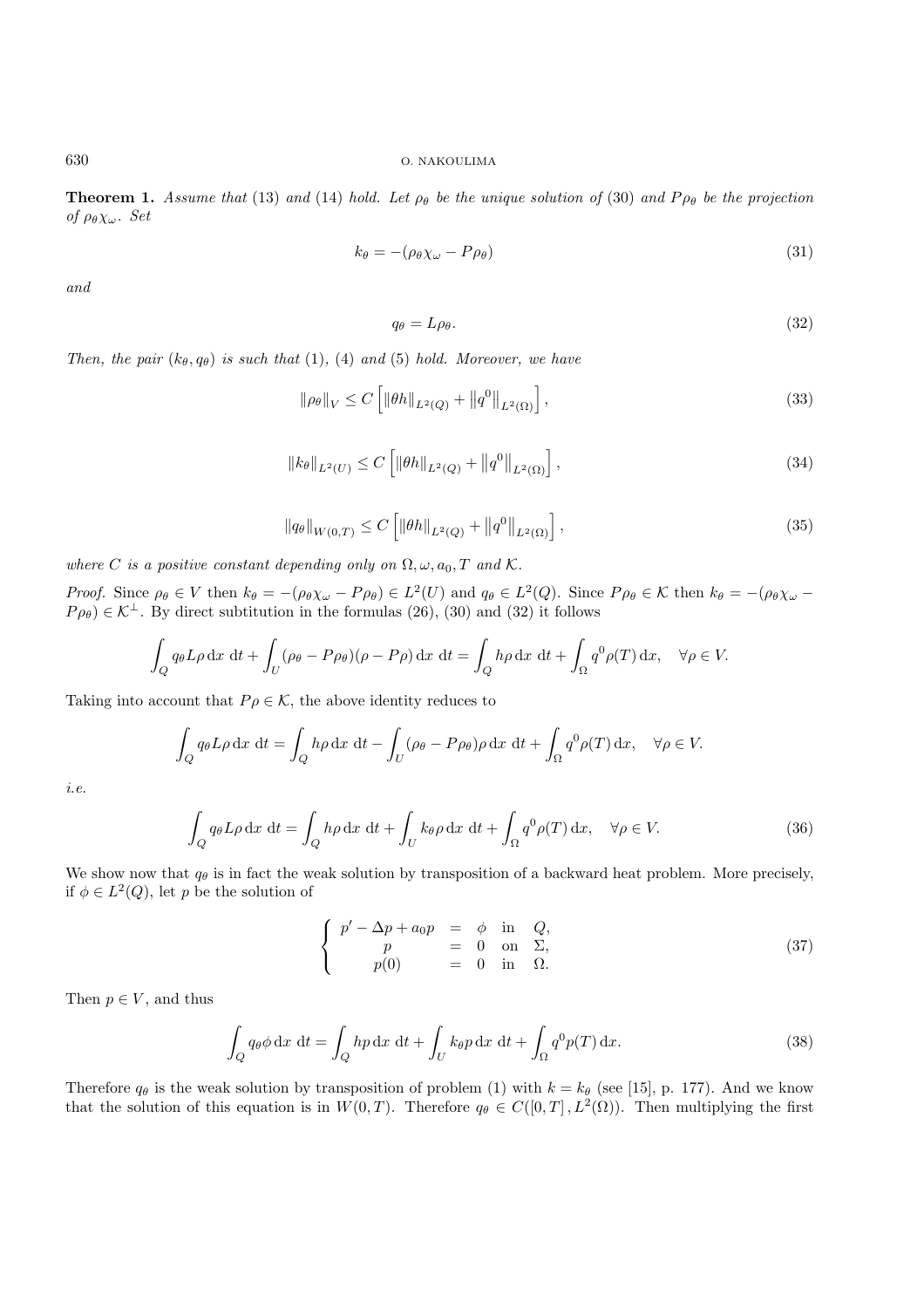equation of (1) by  $\rho \in \mathcal{V}$  and integrating by parts over Q, it follows that for any  $\rho \in \mathcal{V}$ 

$$
\begin{cases}\n-\int_{\Omega} q_{\theta}(T)\rho(T) dx + \int_{\Omega} q_{\theta}(0)\rho(0) dx + \int_{Q} q_{\theta}L\rho dx dt \\
= \int_{Q} h\rho dx dt + \int_{U} k_{\theta}\rho dx dt.\n\end{cases}
$$
\n(39)

As  $\rho \in \mathcal{V}$ , we deduce from (36) that

$$
\int_{\Omega} q_{\theta}(0)\rho(0) \, \mathrm{d}x = 0 \quad \forall \rho \in \mathcal{V}.
$$

Therefore  $q_{\theta}(0) = 0$  in  $\Omega$ . Hence, the first statement of Theorem 1 is proved.

It remains to prove the estimates (33)–(35). We set  $\rho = \rho_\theta$  in (30), it follows from (17) that

$$
a(\rho_{\theta}, \rho_{\theta}) = ||q_{\theta}||_{L^{2}(Q)}^{2} + ||k_{\theta}||_{L^{2}(U)}^{2} \le ||\theta h||_{L^{2}(Q)} ||\rho_{\theta}||_{\theta} + ||q^{0}||_{L^{2}(\Omega)} ||\rho_{\theta}(T)||_{L^{2}(\Omega)}
$$
  
\n
$$
\le C \left[ ||\theta h||_{L^{2}(Q)} + ||q^{0}||_{L^{2}(\Omega)} \right] ||\rho_{\theta}||_{V}.
$$
\n(40)

Then, from (27) we obtain (33) and thus (34). Finally, (35) is a consequence of (34) and classical properties of the heat equation.  $\Box$ 

#### 3.2. **Definition of the follower**

The adapted observability inequality (17) shows that the choice of the scalar product on  $\mathcal V$  is not unique. Thus, there exist infinitely many control functions  $k$  such that  $(1)$ ,  $(4)$  and  $(5)$  hold.

That being, thanks to (30) and Theorem 1, for each scalar product on V and for each function h in  $L^2_{\theta}(Q)$ , there exists a unique  $\rho_{\theta}$  in V and a unique pair  $(k_{\theta}, q_{\theta})$  such that (1), (4) and (5) hold. Thus, we define the following mappings

$$
\hat{\rho}_{\theta}: h \mapsto \rho_{\theta}, \quad \hat{k}_{\theta}: h \mapsto k_{\theta} \quad \text{and} \quad \hat{q}_{\theta}: h \mapsto q_{\theta}.
$$
\n
$$
(41)
$$

**Corollary 2.** Assume that (13) and (14) hold. The functions  $\hat{\rho}_{\theta}$ ,  $\hat{k}_{\theta}$ ,  $\hat{q}_{\theta}$  defined in (41) depend linearly on h and are continous from  $L^2_{\theta}(Q)$  into  $V, L^2(U)$  and  $W(0,T)$  respectively.

Consequently the cost function  $J_{\theta}(h)$  is well defined by (6) and thus also the optimization problem (8).

**Definition 1.** If h is the minimum of the optimization problem (8), we say that h is the *optimal leader*,  $\hat{k}_{\theta}(h)$ is the *optimal follower* and  $\hat{q}_{\theta}(h)$  is the *optimal state* of the system defined by (1), (4), (5) and (8).

It remains to prove the existence of the optimal leader. This is done in the forthcoming Section 4.

### 4. Optimal control for the leader

### 4.1. **Existence of the leader**

**Theorem 2.** *Under the assumptions* (13) *and* (14)*, there exists a unique optimal control*  $\overline{h}_{\theta}$ *, the so called optimal leader, which is the solution to the problem* (8)*.*

*Proof.* Since  $\mathcal{U}_{ad}$  is non empty, from Theorem 1, problem (1), (4) and (5) admits at least one solution. Thus

$$
d = \inf \{ J_{\theta}(h), \quad h \in \mathcal{U}_{ad} \}
$$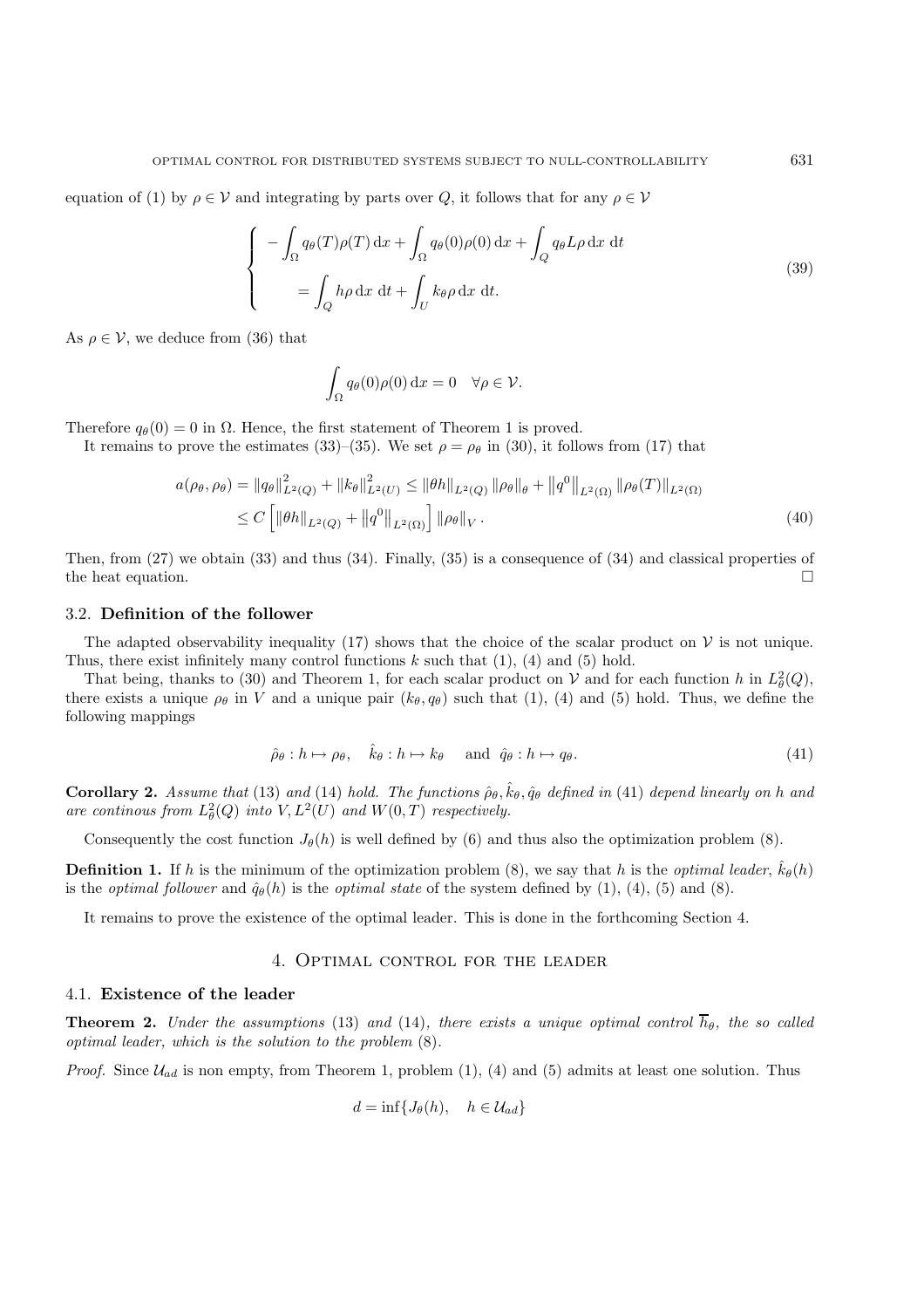is well defined in [0,  $\infty$ ]. Therefore, if  $(h_n)$  is a minimizing sequence, we have

$$
J_{\theta}(h_n) \leq C_{\theta}
$$

where  $C_{\theta}$  is a finite constant independent of n. Moreover,  $h_n$  is such that  $(h_n, \hat{k}_{\theta}(h_n), \hat{q}_{\theta}(h_n))$  verifies

$$
h_n \in \mathcal{U}_{ad}, \quad \hat{k}_{\theta}(h_n) \in \mathcal{K}^{\perp}, \quad \hat{q}_{\theta}(h_n) \in W(0, T), \tag{42}
$$

$$
\begin{cases}\n-\hat{q}'_{\theta}(h_n) - \Delta \hat{q}_{\theta}(h_n) + a_0 \hat{q}_{\theta}(h_n) & = h_n + \hat{k}_{\theta}(h_n) \chi_{\omega} & \text{in } Q, \\
\hat{q}_{\theta}(h_n) & = 0 & \text{on } \Sigma, \\
\hat{q}_{\theta}(h_n)(T) & = q^0 & \text{in } \Omega,\n\end{cases}
$$
\n(43)

$$
\hat{q}_{\theta}(h_n)(0) = 0 \text{ in } \Omega. \tag{44}
$$

In a first step, we consider the structure (6) of  $J_{\theta}(h_n)$ . Since  $N > 0$ , then

$$
||h_n||_{\theta} \le C_{\theta}.\tag{45}
$$

Thanks to (34) and (35)

$$
\left\|\hat{k}_{\theta}(h_n)\right\|_{L^2(U)} \leq C(\|h_n\|_{\theta} + \|q^0\|_{L^2(\Omega)}),
$$
  

$$
|\hat{q}_{\theta}(h_n)\|_{L^2(Q)} \leq C(\|h_n\|_{\theta} + \|q^0\|_{L^2(\Omega)})
$$

and thus we have

$$
\left\|\hat{k}_{\theta}(h_n)\right\|_{L^2(U)} \leq C_{\theta},
$$
  

$$
\|\hat{q}_{\theta}(h_n)\|_{L^2(Q)} \leq C_{\theta}.
$$

From the properties of the heat equation we have also

$$
\|\hat{q}_{\theta}(h_n)\|_{W(0,T)} \le C_{\theta}.\tag{46}
$$

So we can extract from  $(h_n, \hat{k}_{\theta}(h_n), \hat{q}_{\theta}(h_n))$  a subsequence, still denoted by  $(h_n, \hat{k}_{\theta}(h_n), \hat{q}_{\theta}(h_n))$ , such that:

$$
h_n \rightharpoonup \overline{h}_{\theta} \text{ weakly in } L^2_{\theta}(Q), \quad \overline{h}_{\theta} \in \mathcal{U}_{ad},
$$
  

$$
\hat{k}_{\theta}(h_n) \rightharpoonup \overline{k}_{\theta} \text{ weakly in } L^2(U), \quad \overline{k}_{\theta} \in \mathcal{K}^{\perp},
$$

 $\hat{q}_{\theta}(h_n) \rightharpoonup \overline{q}_{\theta}$  weakly in  $W(0,T)$  and strongly in  $L^2(Q)$ ,  $\overline{q}_{\theta} \in W(0,T)$ .

Therefore, we can pass to the limit in the system  $(42)$ – $(44)$ . We obtain

$$
\overline{h}_{\theta} \in \mathcal{U}_{ad}, \quad \overline{k}_{\theta} \in \mathcal{K}^{\perp}, \quad \overline{q}_{\theta} \in W(0, T) \tag{47}
$$

$$
\begin{cases}\n-\overline{q}_{\theta}^{\prime} - \Delta \overline{q}_{\theta} + a_0 \overline{q}_{\theta} & = \overline{h}_{\theta} + \overline{k}_{\theta} \chi_{\omega} \text{ in } Q, \\
\overline{q}_{\theta} & = 0 \text{ on } \Sigma, \\
\overline{q}_{\theta}(T) & = q^0 \text{ in } \Omega,\n\end{cases}
$$
\n(48)

$$
\overline{q}_{\theta}(0) = 0 \text{ in } \Omega. \tag{49}
$$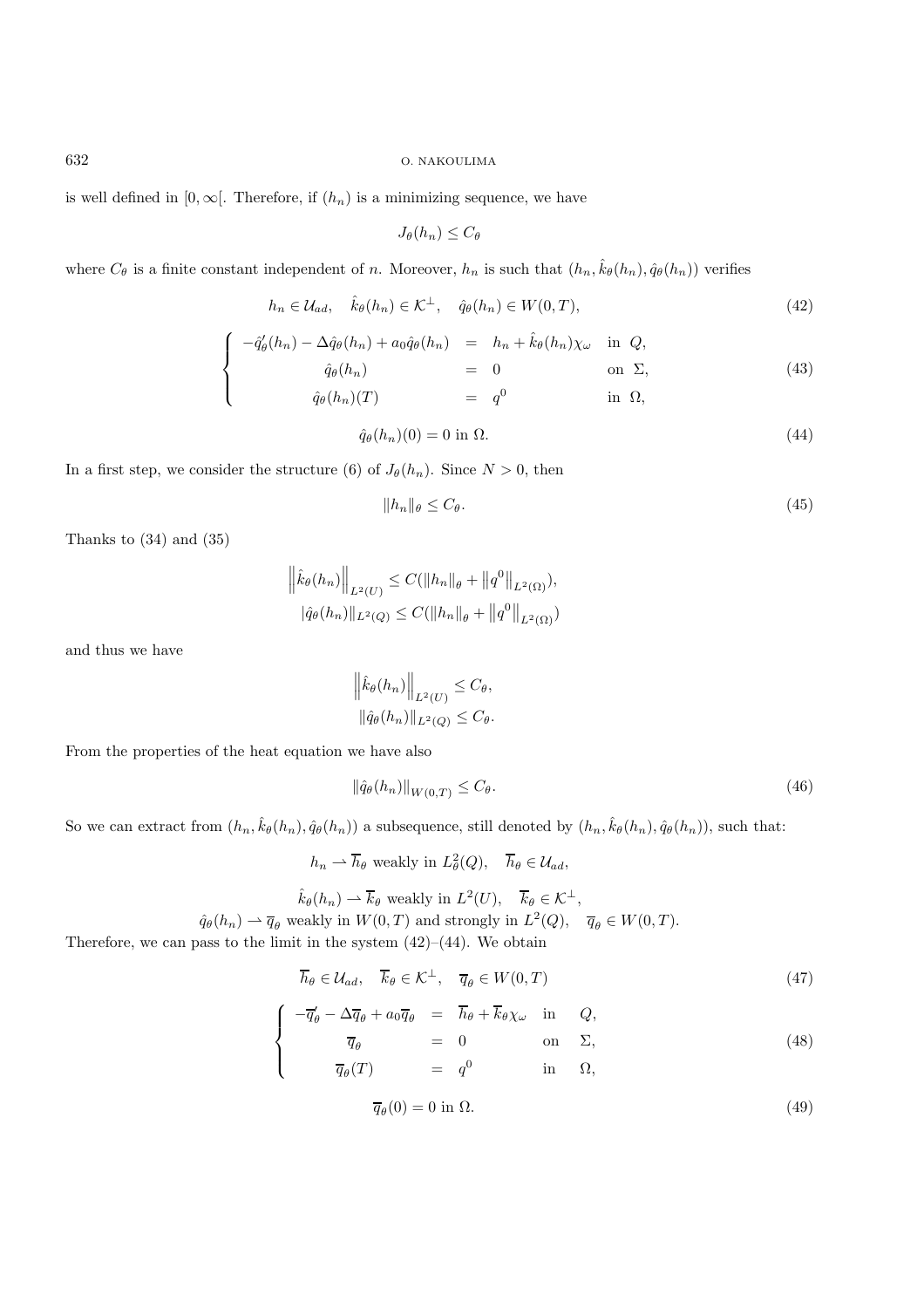Hence, by weak lower semicontinuity of the functional  $J_{\theta}$  we deduce that

$$
\liminf J_{\theta}(h_n) \ge \frac{\alpha}{2} \|\overline{q}_{\theta} - z_d\|_{L(Q)^2}^2 + \frac{\beta}{2} \|\overline{k}_{\theta} - k_d\|_{L^2(U)}^2 + \frac{N}{2} \|\overline{h}_{\theta}\|_{\theta}^2.
$$
\n(50)

In a second step, we deduce from (30) that  $\overline{k}_{\theta} = \hat{k}_{\theta}(\overline{h}_{\theta})$  and  $\overline{q}_{\theta} = \hat{q}_{\theta}(\overline{h}_{\theta})$ , *i.e.* 

$$
\begin{cases}\n\overline{k}_{\theta} = -(\hat{\rho}_{\theta}(\overline{h}_{\theta})\chi_{\omega} - P\hat{\rho}_{\theta}(\overline{h}_{\theta})), \n\overline{q}_{\theta} = L\hat{\rho}_{\theta}(\overline{h}_{\theta}).\n\end{cases}
$$
\n(51)

# 4.2. **Optimality system for the leader**

Let  $\overline{h}_{\theta}$  be the optimal leader, and  $(\overline{k}_{\theta}, \overline{q}_{\theta}) = (\hat{k}_{\theta}(\overline{h}_{\theta}), \hat{q}_{\theta}(\overline{h}_{\theta}))$  be the corresponding *follower-state*. The Euler-Lagrange condition gives

$$
\frac{\mathrm{d}}{\mathrm{d}\lambda}J_{\theta}(\overline{h}_{\theta} + \lambda(h - \overline{h}_{\theta})|_{\lambda=0} \ge 0 \quad \forall h \in \mathcal{U}_{ad}.\tag{52}
$$

In order to calculate

$$
\frac{\mathrm{d}}{\mathrm{d}\lambda}J_{\theta}(\overline{h}_{\theta}+\lambda w)|_{\lambda=0}=X(w),
$$

we begin by observing that  $\hat{k}_{\theta}$  and  $\hat{q}_{\theta}$  depend linearly on h so that

$$
\begin{cases} \hat{k}_{\theta}(\overline{h}_{\theta} + \lambda w) = \hat{k}_{\theta}(\overline{h}_{\theta}) - \lambda(\rho(w)\chi_{\omega} - P\rho(w)), \\ \hat{q}_{\theta}(\overline{h}_{\theta} + \lambda w) = \hat{q}_{\theta}(\overline{h}_{\theta}) + \lambda L\rho(w), \end{cases}
$$

 $\rho(w)$  being the unique solution of the following problem

$$
\begin{cases}\n\rho(w) \in V, \\
a(\rho(w), \rho) = \int_Q w\rho \,dx \,dt \quad \forall \rho \in V,\n\end{cases}
$$
\n(53)

where  $a(.,.)$  and V are defined in (26) and (27) respectively. Therefore, we have

$$
X(w) = \int_{Q} \alpha(\hat{q}_{\theta}(\overline{h}_{\theta}) - z_{d}) L \rho(w) dx dt - \int_{U} \beta(\hat{k}_{\theta}(\overline{h}_{\theta}) - k_{d}) (\rho(w) - P\rho(w)) dx dt + N \int_{Q} \theta^{2} \overline{h}_{\theta} w dx dt.
$$

As  $\overline{h}_{\theta}$  is optimal, it follows by Euler-Lagrange's condition in (52) that

$$
X(h - \overline{h}_{\theta}) \ge 0, \quad \forall h \in \mathcal{U}_{ad}.\tag{54}
$$

To simplity these explicit conditions, we introduce the *adjoint state* defined as follows: for  $\rho \in V$ , we set

$$
l(\rho) = \int_Q \alpha(\hat{q}_\theta(\overline{h}_\theta) - z_d) L\rho \,dx \,dt - \int_U \beta(\hat{k}_\theta(\overline{h}_\theta) - k_d)(\rho - P\rho) \,dx \,dt.
$$

Then

$$
|l(\rho)| \leq {\| \alpha(\hat{q}_{\theta}(\overline{h}) - z_d) \|_{L^2(Q)}^2 + \| \beta(\hat{k}_{\theta}(\overline{h}_{\theta}) - k_d) \|_{L^2(U)}^2}^{\frac{1}{2}} \{ \|L\rho\|_{L^2(Q)}^2 + \| \rho - P\rho \|_{L^2(U)}^2 \}^{\frac{1}{2}}.
$$
 (55)

$$
|l(\rho)| \le C ||\rho||_V.
$$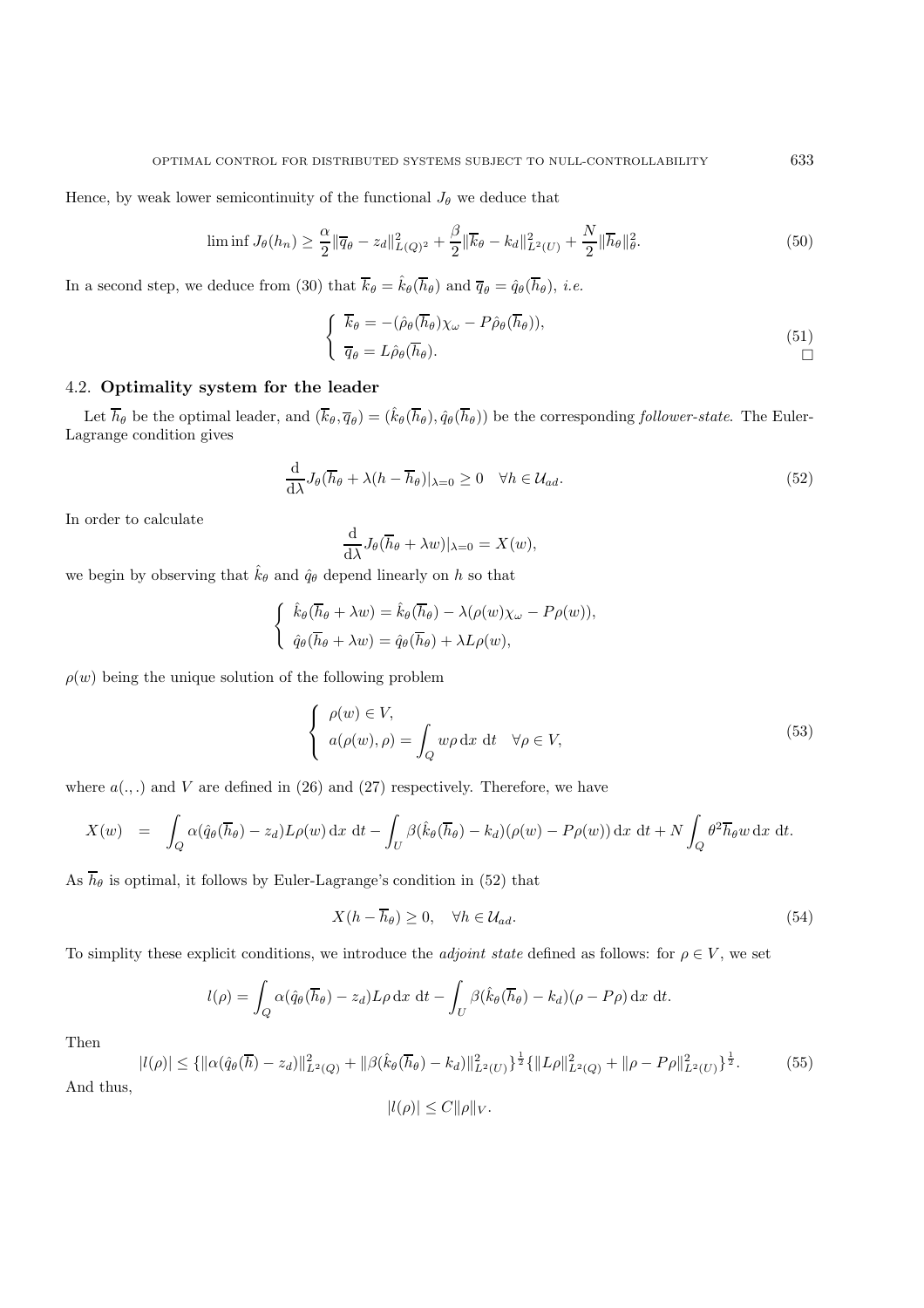In other words, the linear form  $\rho \mapsto l(\rho)$  is continuous on V. Therefore, there exists a unique solution  $\overline{\sigma}_{\theta}$  of the problem

$$
\begin{cases}\n\overline{\sigma}_{\theta} \in V, \na(\overline{\sigma}_{\theta}, \rho) = l(\rho) \quad \forall \rho \in V. \n\text{isint state to } \overline{\sigma} \text{ when } \alpha\n\end{cases}
$$
\n(56)

We shall say that  $\overline{\sigma}_{\theta}$  is the associated *adjoint state* to  $\overline{\rho}_{\theta}$  where

$$
\overline{\rho}_{\theta} = \hat{\rho}_{\theta}(\overline{h}_{\theta}).\tag{57}
$$

Now, if we choose on the one hand  $\rho = \rho(w)$  in (56) where  $\rho(w)$  is defined by (53), and on the other one  $\rho = \overline{\sigma}_{\theta}$ in (53), then we have

$$
l(\rho(w)) = a(\overline{\sigma}_{\theta}, \rho(w)) = a(\rho(w), \overline{\sigma}_{\theta}) = \int_{Q} w \overline{\sigma}_{\theta} dx dt.
$$

Using the adjoint state  $\overline{\sigma}_{\theta}$ , we have

$$
X(w) = l(\rho(w)) + N \int_Q \theta^2 \overline{h}_{\theta} w \, dx \, dt = \int_Q w \overline{\sigma}_{\theta} dx \, dt + N \int_Q \theta^2 \overline{h}_{\theta} w \, dx \, dt.
$$

So, the Euler-Lagrange condition (54) yields

$$
\int_{Q} (\overline{\sigma}_{\theta} + N\theta^{2} \overline{h}_{\theta})(h - \overline{h}_{\theta}) dx dt \ge 0, \quad \forall h \in \mathcal{U}_{ad}.
$$

To sum up, we have proved the following result:

**Theorem 3.** *Assume that* (13) *and* (14) *hold.* Let  $(\overline{k}_{\theta}, \overline{q}_{\theta}) \in L^2(U) \times W(0,T)$  *be given by* (51). The element  $\overline{h}_{\theta}$  *is the optimal control of the problem* (8) *if and only if the (unique) solution of* 

$$
\begin{cases} \overline{\sigma}_{\theta} \in V, \\ a(\overline{\sigma}_{\theta}, \rho) = \int_{Q} \alpha(\overline{q}_{\theta} - z_{d}) L \rho \, dx \, dt - \int_{U} \beta(\overline{k}_{\theta} - k_{d}) (\rho - P \rho) \, dx \, dt \quad \forall \rho \in V \end{cases}
$$
(58)

*satisfies the optimal condition*

$$
\int_{Q} (\overline{\sigma}_{\theta} + N\theta^{2}\overline{h}_{\theta})(h - \overline{h}_{\theta}) dx dt \ge 0 \quad \forall h \in \mathcal{U}_{ad}.
$$
\n(59)

## 5. Discriminating sentinels

#### 5.1. **Definition**

Let us remind that the Lions sentinels theory [14] relies on the following three features: the state equation, the observation system and some particular evaluation function: the sentinel itself. More precisely, we consider in the first step the semilinear parabolic equation:

$$
\begin{cases}\n y' - \Delta y + f(y) &= 0 & \text{in } Q, \\
 y &= 0 & \text{on } \Sigma, \\
 y(0) &= y^0 + \tau \hat{y}^0 & \text{in } \Omega.\n\end{cases}
$$
\n(60)

We are interested in systems with data that are not completely known. In the present situation  $f : \mathbf{R} \to \mathbf{R}$ is a given map, and the function  $y^0 \in L^2(\Omega)$  is known. However the term, the so called *perturbation*  $\tau \hat{y}^0$  is unknown, but is such that

$$
\|\hat{y}^0\|_{L^2(\Omega)} \le 1 \quad \text{ and the real number } \tau \text{ is small enough.} \tag{61}
$$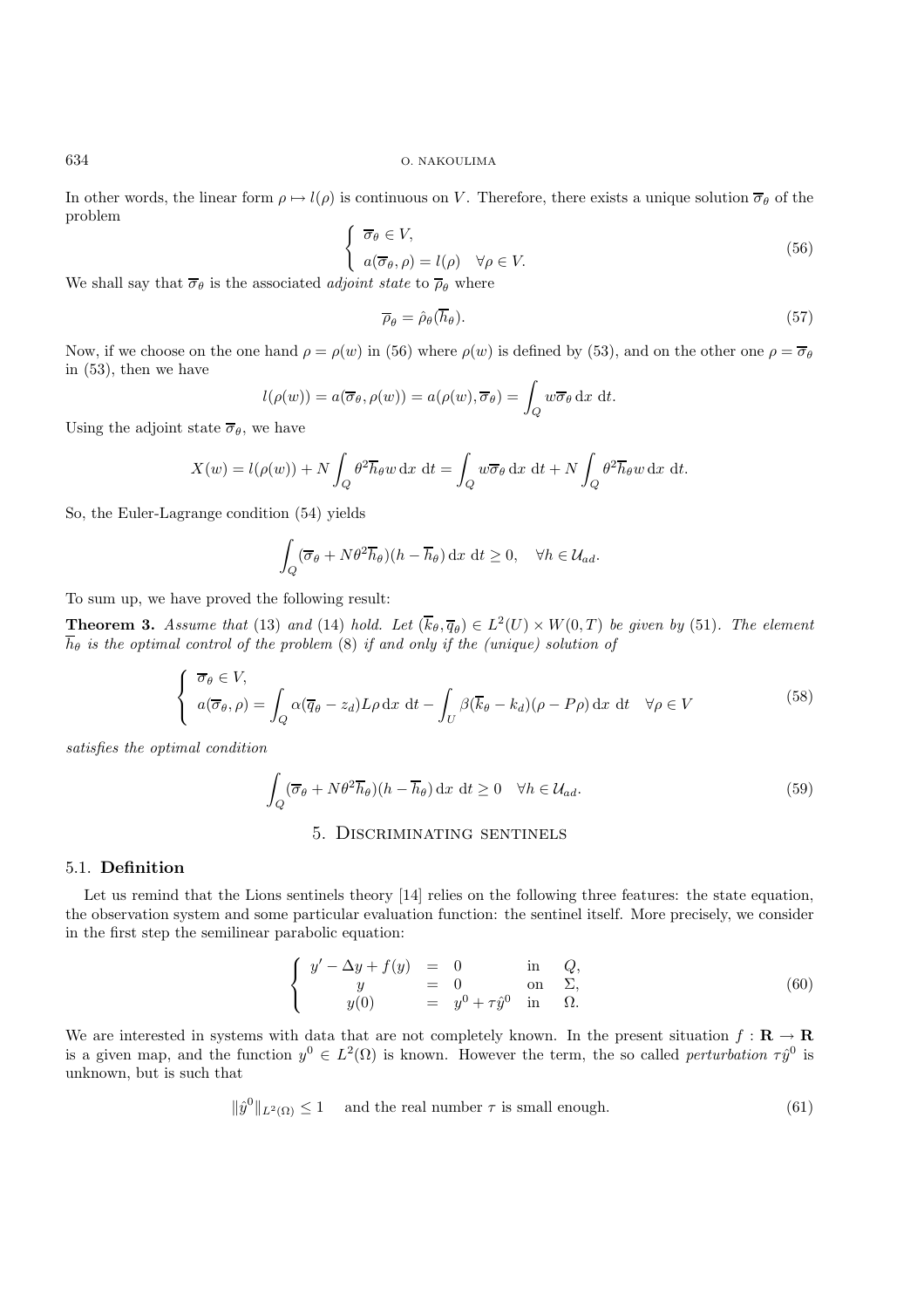In addition to  $(61)$ , we assume that the non-linearity of f verifies

$$
f(0) = 0 \tag{62}
$$

and satisfies the following growth condition

$$
\begin{cases} |f(s_1) - f(s_2) - f'(0)(s_1 - s_2)| \leq \\ C(|s_1|^{p-1} + |s_2|^{p-1}) |s_1 - s_2|, \quad \forall s_1, s_2 \in R \end{cases}
$$
(63)

for some  $C > 0$  and  $p > 1$  such that

$$
p \le (d+4)/d. \tag{64}
$$

This growth condition is classical (see for instance [19]). Under this growth condition, it is proved in [2], p. 63 that there exists  $\alpha > 0$  such that when

$$
||y^0 + \tau \hat{y}^0||_{L^2(\Omega)} \le \alpha
$$

the problem (60) admits a unique solution in  $C([0, T], L<sup>2</sup>(\Omega))$ . Let

$$
y = y(\tau, \hat{y}^0) \tag{65}
$$

be this solution. Therefore, the map

$$
\tau \longmapsto y(\tau, \hat{y}^0) \quad \text{is in } C^1(R; C([0, T], L^2(\Omega)). \tag{66}
$$

Next, consider in the second step the observation process. The observation consists on the knowledge, along some time period, of some function  $y_{obs}$  which is defined on the strip  $O \times (0,T)$  over some nonempty open subset  $O \subset \Omega$ , called observatory. The function  $y_{obs}$  is assumed to be of the form

$$
y_{obs} = m_0 + \sum_{i=1}^{M} \beta_i m_i.
$$
 (67)

where the functions  $m_0, m_1, ..., m_M$  are given measurements of y in  $L^2(0\times(0,T))$ , but where the real coefficients  $\beta_i$  are unknown. We assume that  $\beta_i$  are *small*. We refer to the terms  $\beta_i m_i$  as the *interference terms*. We can assume without loss of generality that

the functions 
$$
m_i
$$
 are linearly independent.  $(68)$ 

Finally, we introduce now the notion of *sentinel*. Let  $h_0$  be a given function on  $O \times (0,T)$  such that

$$
h_0 \ge 0, \quad \int_0^T \int_O h_0 \, \mathrm{d}x \, \mathrm{d}t = 1. \tag{69}
$$

Moreover let  $\omega$  be an open and non empty subset of  $\Omega$ . For any control function  $w \in L^2(\omega \times (0,T))$ , set

$$
S(\tau) = \int_0^T \int_O h_0 y(\tau, \hat{y}^0) \, \mathrm{d}x \, \mathrm{d}t + \int_0^T \int_\omega w y(\tau, \hat{y}^0) \, \mathrm{d}x \, \mathrm{d}t. \tag{70}
$$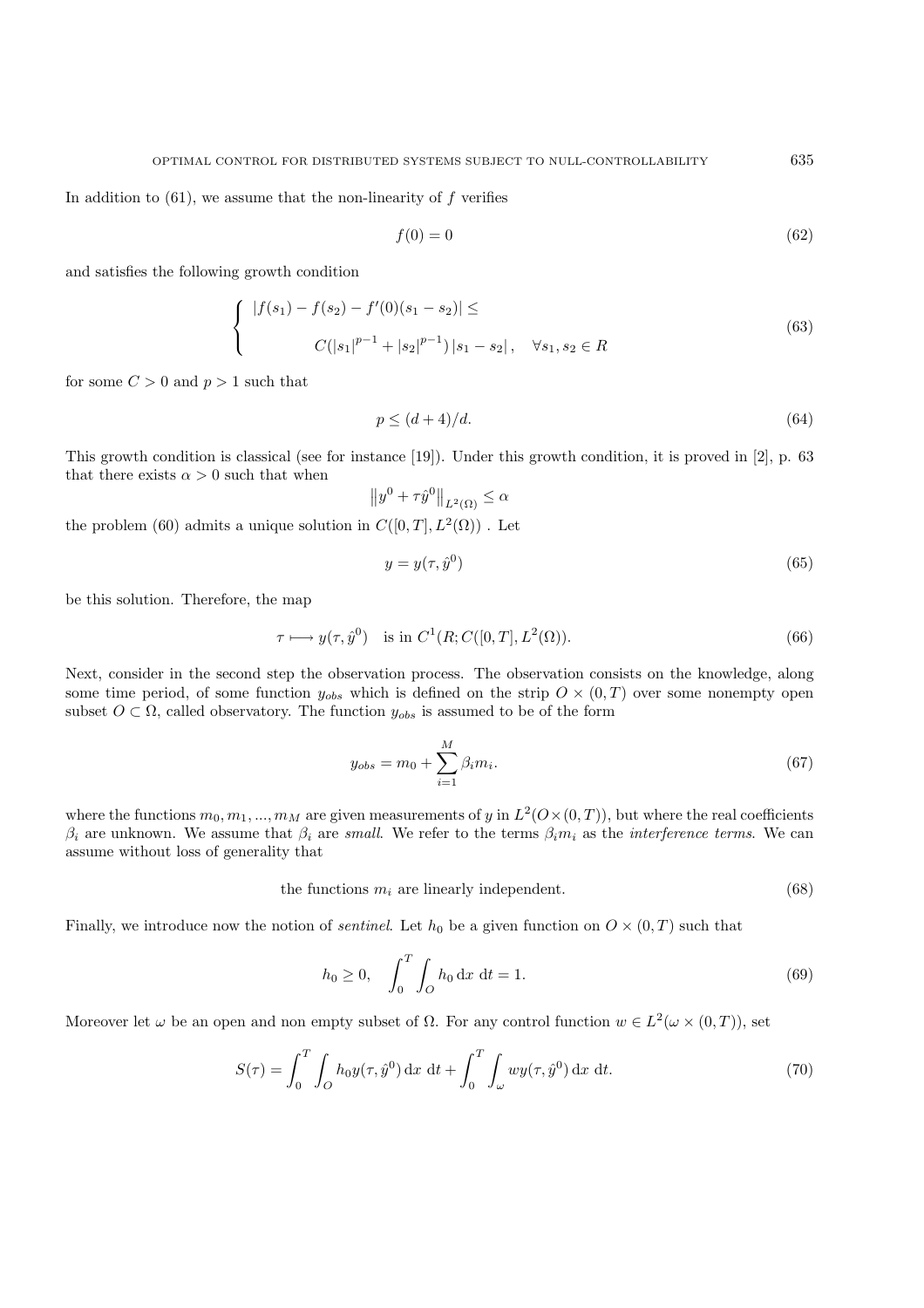The role of the function  $w$  appears in the following definition. We shall say that  $S$  defines a discriminating sentinel (for the system  $(60)$ ,  $(67)$  and  $(69)$ ) if there exists w such that the functional S satisfies the following conditions:

(i) S is stationary at first order with respect to the missing terms  $\tau \hat{y}^0$ , that is

$$
\frac{\partial S}{\partial \tau}(0) = 0 \quad \forall \hat{y}^0; \tag{71}
$$

(ii) S is stationary with respect to the interference terms  $\beta_i m_i$ , that is

$$
\int_0^T \int_0 h_0 m_i \, dx \, dt + \int_0^T \int_\omega w m_i \, dx \, dt = 0, \quad 1 \le i \le M. \tag{72}
$$

**Remark 4.** At this point, some comments must be made.

- (1) The original Lions's discriminating sentinel S corresponds to the case where  $\omega = O$  and the norm  $||w||_{L^2(\omega\times(0,T))}$  is minimal among control functions w in  $L^2(\omega\times(0,T))$  which satisfy the above conditions (71)–(72). Therefore, the previous definition introduces a generalization of Lions's discriminating sentinel to the case where the observation and the control have their supports in two different open subsets. This point of view with  $w$  of minimal norm is considered in [16].
- (2) The support  $supp(m_i)$  of functions  $m_i$  is assumed to be included in O. Suppose  $\omega \cap O = \emptyset$ . Then, automatically  $\int_0^T \int_{\omega} w m_i \, dx dt = 0$ . Therefore, it suffices to choose  $h_0$  such that  $h_0$  is orthogonal to each  $m_i$  and then (72) would be readily verified. Therefore, for all  $\omega$  we can neglect the part of  $\omega$  which is out of O. So, without loss of generality, it may be assumed that

$$
\omega \subset O. \tag{73}
$$

#### 5.2. **Equivalence to the null-controllability**

Here it will be shown that the existence of such a control function w satisfying  $(71)$ – $(72)$  is equivalent to the null-controllability property for a system with constrained control. First, we denote by  $\overline{y}$  the solution of problem (60) for  $\tau = 0$  and we assume that  $\overline{y}$  can be computed in practice. Next, we consider the function  $y_{\tau}$ defined by

$$
y_{\tau} = \frac{\mathrm{d}}{\mathrm{d}\tau} y(\tau, \hat{y}^0)|_{\tau=0}.\tag{74}
$$

The function  $y_{\tau}$  is the solution of the linearized problem

$$
\begin{cases}\n y'_{\tau} - \Delta y_{\tau} + f'(\overline{y})y_{\tau} = 0 & \text{in } Q, \\
 y_{\tau} = 0 & \text{on } \Sigma, \\
 y_{\tau}(0) = \hat{y}^{0} & \text{in } \Omega,\n\end{cases}
$$
\n(75)

where  $f'(\overline{y})$  denotes the derivative of f on  $\overline{y}$ . Thanks to (63), problem (75) admits a unique solution  $y_{\tau}$ .

We now consider the stationary condition (71). It holds if and only if

$$
\int_0^T \int_O h_0 y_\tau \, dx \, dt + \int_0^T \int_\omega w y_\tau \, dx \, dt = 0 \quad \forall \hat{y}^0 \quad : \quad \|\hat{y}^0\|_{L^2(\Omega)} \le 1. \tag{76}
$$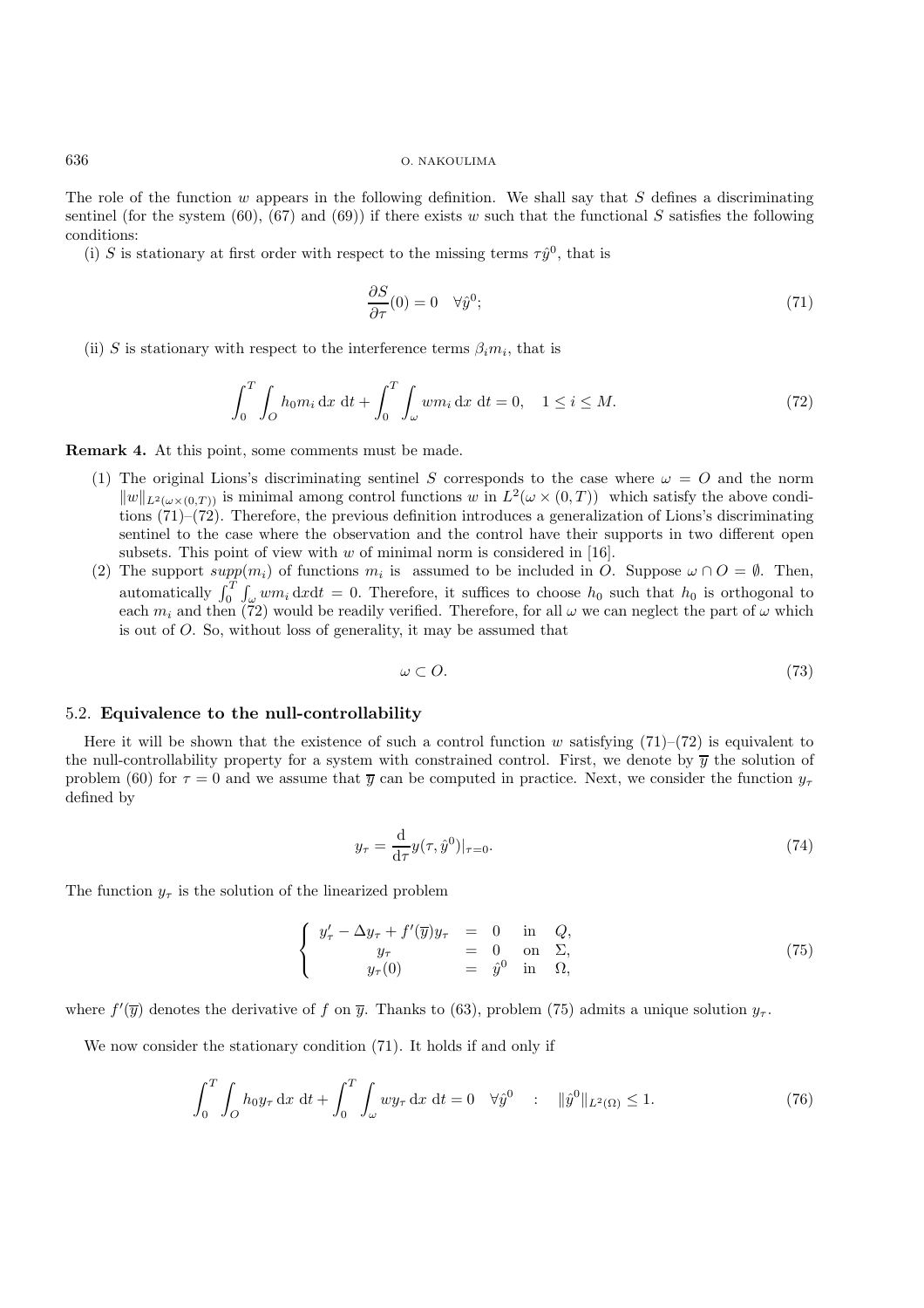In order to transform the equation (76), introduce now the classical adjoint state. More precisely, consider the solution  $q = q(x, t)$  of the linear problem

$$
\begin{cases}\n-q' - \Delta q + f'(\overline{y})q &= h_0 \chi_O + w \chi_\omega \text{ in } Q, \\
q &= 0 \text{ on } \Sigma, \\
q(T) &= 0 \text{ in } \Omega,\n\end{cases}
$$
\n(77)

where  $\chi_O$  and  $\chi_\omega$  are the characteristic functions for the open sets O and  $\omega$  respectively. As for the problem (75), problem (77) admits a unique solution  $q$ . The so called adjoint state  $q$  depends on the unknown  $w$  and its usefulness comes from the following observation.

First, multiply both members of the differential equation in (77) by  $y_{\tau}$ , and integrate by parts over Q:

$$
\int_0^T \int_O h_0 y_\tau \, dx \, dt + \int_0^T \int_\omega w y_\tau \, dx \, dt = \int_\Omega q(0) \hat{y}^0 dx \quad \forall \hat{y}^0, \quad \|\hat{y}^0\|_{L^2(\Omega)} \le 1.
$$

Thus, the condition (71) (or (76)) holds if and only if

$$
q(0) = 0.\tag{78}
$$

Then, consider the constraints (72). Let K be the vector subspace generated in  $L^2(\omega \times (0,T))$  by the M independent functions  $m_i\chi_\omega$ . There is a unique  $k_0 \in \mathcal{K}$  such that

$$
\int_0^T \int_O h_0 m_i \, dx \, dt + \int_0^T \int_\omega k_0 m_i \, dx \, dt = 0, 1 \le i \le M. \tag{79}
$$

In other words, the condition (72) holds if and only if

$$
w - k_0 = k \in \mathcal{K}^\perp. \tag{80}
$$

The above considerations show that finding the control w such that the functional S satisfies (71)–(72) is equivalent to finding the control k such that the pair  $(k, q)$  satisfies the following system

$$
k \in \mathcal{K}^{\perp}, \quad q \in W(0, T), \tag{81}
$$

$$
\begin{cases}\n-q' - \Delta q + f'(\overline{y})q &= h_0 \chi_0 + k_0 \chi_\omega + k \chi_\omega \text{ in } Q, \\
q &= 0 \text{ on } \Sigma, \\
q(T) &= 0 \text{ in } \Omega,\n\end{cases}
$$
\n(82)

$$
q(0) = 0 \text{ in } \Omega. \tag{83}
$$

We see that (81)–(83) is exactly the problem (1), (4) and (5) when  $a_0 = f'(\overline{y})$ ,  $h = h_0 \chi_O + k_0 \chi_\omega$  and  $q^0 = 0$ . So, we can apply the results obtained in the previous sections. Indeed, observe first that  $K$  is finite dimensional. Now, assume that K and  $h = h_0 \chi_O + k_0 \chi_\omega$  are such that (14) and (29) hold respectively. We assume also (73). Now, let  $(\rho_{\theta}, k_{\theta}, q_{\theta})$  be defined as in Theorem 1. Then

$$
k_{\theta} = -(\rho_{\theta} \chi_{\omega} - P \rho_{\theta}),
$$

and the sentinel is defined by

$$
S(\tau) = \int_0^T \int_O h_0 y(\tau, \hat{y}^0) \, dx \, dt + \int_0^T \int_{\omega} (k_0 - (\rho_\theta - P_{\rho_\theta})) y(\tau, \hat{y}^0) \, dx \, dt. \tag{84}
$$